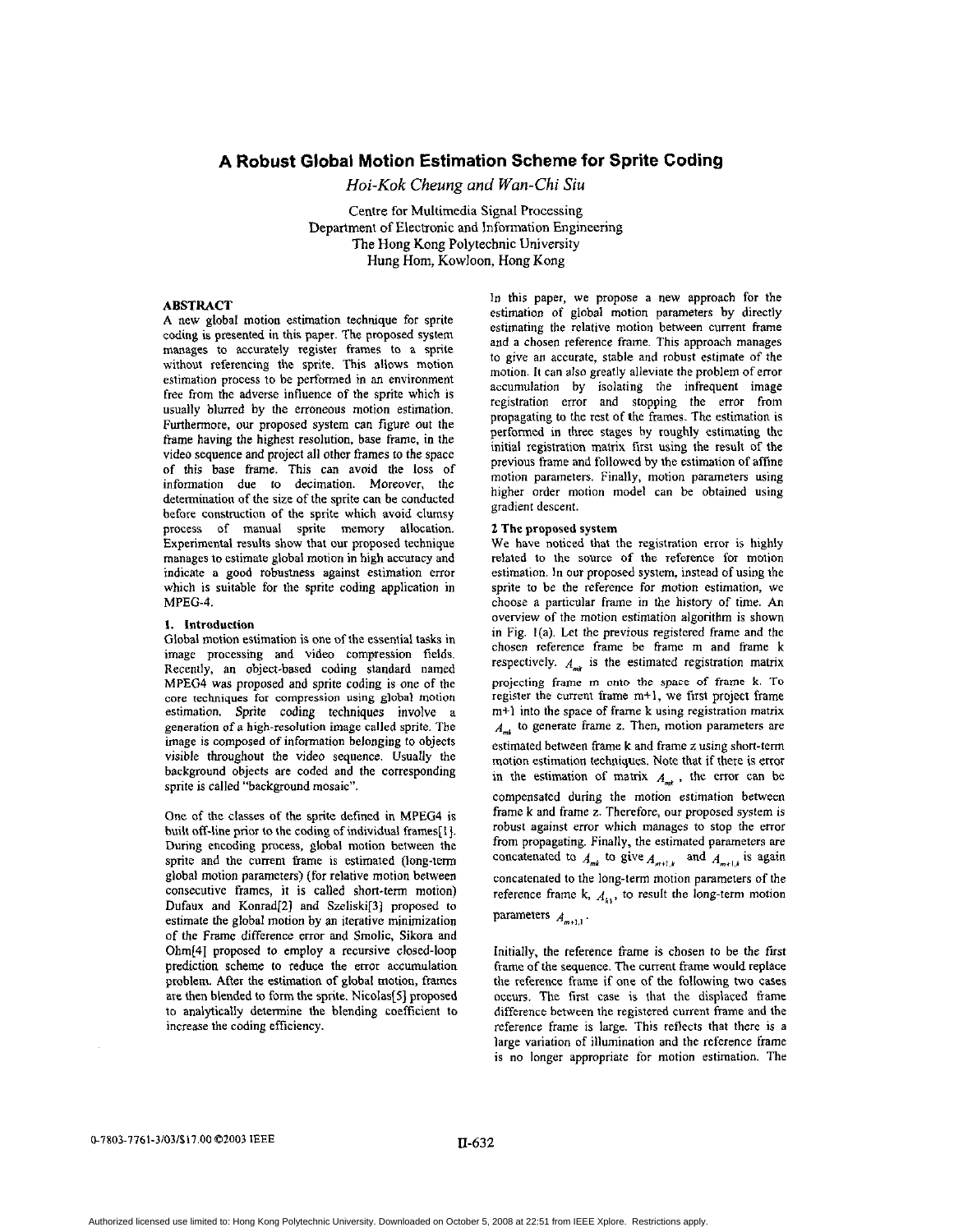second case **is** that the relative displacement between the cunent frame and the reference frame **is** large. This can be detected if either the overlaping area between the registered current frame and the reference frame is smaller than a threshold TI **or** the non-overlap area is greater than a threshold T2.

$$
T_1 = w \times h \times Nr \text{ and } T_2 = w \times h - T_1 \tag{1}
$$

where w and h are the width and height **of** the frame respectively. Nr **is** a parameter defined between 0 and *<sup>1</sup>* controlling the value of the two thresholds. For each of the chosen reference frame, a number of pixel blocks are selected **for** block matching in the rear stages. The block selection technique employed is our earlier work on long-term global motion estimation  $[6]$ . The aim is to exclude blocks of pixels, which mainly consists of textured area or homogeneous area, from calculation to avoid aperture problem and to reduce the chance of trapping into a local minimum.



*Fig. I Block diagram of the global motion estimolion olgorithm.* (a) Frame  $m+1$  is projected to frame 2 using *registration* ' *molrir' A(mk).* (61 *Equivalent lo lhe molion estimolion block in (a)* 

The proposed motion parameters estimation algorithm comprises three stages as shown in Fig.  $1(b)$ . At the first stage, a rough estimation **of** the global motion between the reference frame and frame z is determined by some hypothesis tests. Then, the rough estimate **is** used as an initial guess of the solution in stage 2 and the motion parameters of affine motion model are computed using block matching technique. In the third stage, the result **of** the previous stage is used as an initial guess of the motion parameters of a higher order motion model, like the perspective motion model, and the parameters are retined using gradient descent algorithm.

#### **2.1.** Motion model

To efficiently describe the majority of the pixel motions between frames, one of the methods **is** to model the motion and parameterized it. Affine model is one of the models which can describe rigid object motion involving translation, rotation, magnification and shear.

$$
\begin{pmatrix} x' \\ y' \\ s \end{pmatrix} = \begin{pmatrix} a & b & c \\ d & e & f \\ 0 & 0 & 1 \end{pmatrix} \begin{pmatrix} x \\ y \\ s \end{pmatrix}
$$
 (2)

Here, the coordinates of the point **is** expressed in terms of homogeneous coordinates. Coordinates  $(x, y, s)<sup>T</sup>$  represent coordinates  $(x/s, y/s)<sup>T</sup>$  on the image. To describe motion with perspective distortion, the perspective motion model has to be used.

$$
\begin{pmatrix} x' \\ y' \\ s' \end{pmatrix} = \begin{pmatrix} a & b & c \\ d & e & f \\ g & h & 1 \end{pmatrix} \tag{3}
$$

Describing the motion between consecutive frames over a short period, the affine motion model is generally sufficient. Higher order motion model can describe motion more loyally at the expense **of** higher computational load and more sensitive to noise **[7].**  Therefore, in this paper, we prefer to **use** the affine motion model in our experiments.

# **2.2.** Initialization stage

In this stage, a rough estimation *of* the motion between the reference frame and frame *I* is performed. Note that the variation of the camera motion over **a** sequence is usually smooth. The inter-frame motion between the current frame and the previous frame **is** similar to the inter-frame motion between the last two frames. Three simple and fast tests can be performed to roughly estimate the camera motion and the corresponding sum of absolute difference(SAD) between images **is**  calculated.

Hypothesis 1. This is used to classify that there is no relative motion between the current frame and the previous frame.

$$
SAD_1 \approx \sum_{p \in S} |I_k(p) - I_r(p)| \tag{4}
$$

Hypothesis 2. This **is** used to classify that inter-frame motion between the current frame and the previous frame is the same as that of the last two frames.

$$
SAD_2 = \sum_{p \in S} \left| I_k(p) - I_s(p, A_{m,m-1}) \right| \tag{5}
$$

where  $I_z(p, A_{m,m-1})$  represents the projected frame of

$$
I_z
$$
 using  $A_{m,m-1}$ .

Hypothesis **3.** This **is** used **to** classify that the object is under constant acceleration

$$
SAD_3 = \sum_{p \in S} \left| I_x(p) - I_x(p, A_{\infty, m+1}^2) \right| \tag{6}
$$

where  $A_{m,m+1}^2 = A_{m,m+1}A_{m,m+1}$  and S is the support defined **as** 

 $S = I_k \cap I_{\bar{z}} \cap I_{\bar{z}} (A_{m,m+l}) \cap I_{\bar{z}} (A_{m,m+l}^2)$ 

The set of motion parameters resulting the smallest SAD are taken to be the initial estimate of the relative motion.

# **2.3.** Estimation *of* afline motion parameters

After the first stage, the estimate is concatenated to the registration matrix  $A_{m,k}$  to form a rough estimate of registration matrix  $A_{m+1,k}$ . The current frame is

**U-633**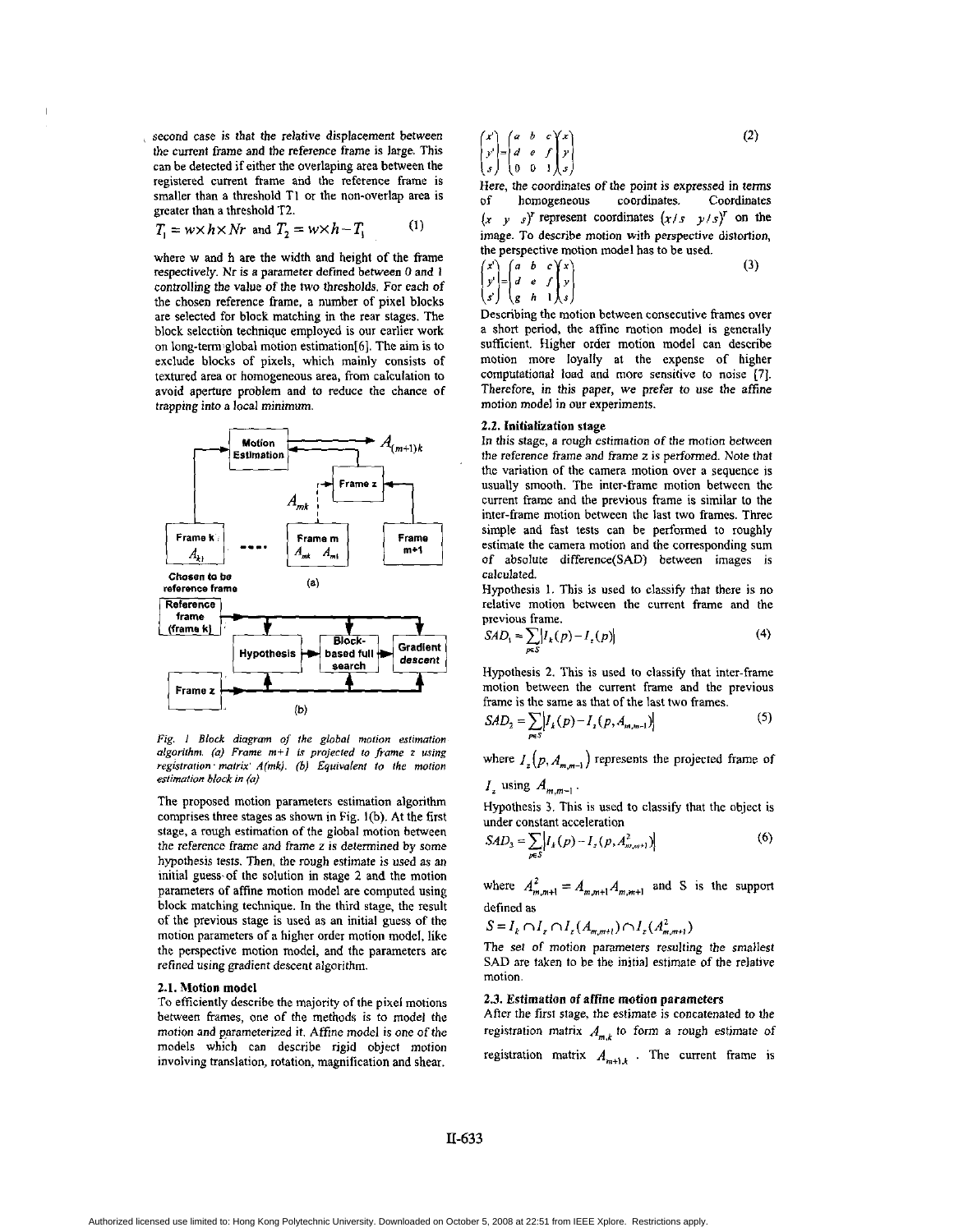<span id="page-2-0"></span>projected again into the space of frame k using the matrix  $A_{m+1,k}$  and replaces the frame in frame z. Motion is then estimated between the reference frame **k** 

and frame z.

In this stage, the full search algorithm **is** employed to estimate motion vector of pixel blocks. Only the selected pixel blocks in the reference frame, as stated in session 2, is used for motion estimation. This can substantially cut the computational load while the information obtained is still sufficient to describe the global motion<sup>[6]</sup>. The registration matrix  $A_{ik}$  is obtained in a least square sense and is concatenated to the rough estimate of registration matrix  $A_{m+1,k}$  to form

the refined registration matrix  $A_{m+l,k}$ . Subsequently, the

long-term registration matrix  $A_{m+1,k}$  of the current frame

can be computed by concatenating  $A_{m+1,k}$  to  $A_{k,1}$ .

Generally speaking, the estimated registration matrix at this stage **is** sufficiently goad to describe the motion. If the affine motion model is chosen for the system, the motion estimation phase has come to the end at this stage.

### **2.4. Refinement of parameters**

If the system uses a higher order motion model like the perspective motion model, refinement of the previous stage result can be performed using **a** gradient descent algorithm. The gradient-based method attempts to minimize the displaced frame difference **(DFD)** and can be expressed **as** follows.

*DFD* (a) = 
$$
\sum_{i=1}^{N} \left[ I_{k}(x_{i}) - I_{n}(x_{i}, A_{m+1,k}) \right]^{2}
$$
 (7)

where  $\mathbf{a} = (a \ b \ c \ d \ e \ f \ g \ h)$ <sup>r</sup> is the vector of motion parameters to **be** refined. Since the perspective motion model **is** non-linear, **the** motion parameters **a** have to be updated iteratively. The Levenberg-Marquardt algorithm is applied for the minimization **[2,3,6j.** Since the algorithm requires to provide a trial solution which is sufficiently close to the true solution, the estimated motion parameters of the previous stage **is**  used. **The** algorithm refines the motion parameters iteratively until **a** convergence **is** reached or a maximum number of iterations is reached [l,S]. Finally, the registration matrix  $A_{m+1,k}$  is formed and is

concatenated to  $A_{k,1}$  to result  $A_{m+1,1}$ .

### **3.** Construction **of** sprite

Since the estimation of the registration parameters does not involve the sprite, sprite-building process **is** not necessary to be performed along with the motion parameters estimation process. In our proposed system, the sprite is built after all the frames in the sequence **are**  registered. During the process of estimating the registration parameters **of** frames, the first frame of the sequence is regarded to be the base frame of the sprite. **All** the other frames are registered to the space of the base frame. If the sequence involves **a** variation of focal length, the resolution of the same part of the background **can** be different in the **Reld** of view of different frames. Therefore, after the registration of each frame, the area of the projected frame will be computed. Before the sprite-building process, the **frame**  having the smallest projected area **is** chosen to be the new base frame as the frame has the highest resolution in the sequence over a particular area of the background. The area of the projected frame in the space of the base frame is computed by counting the number of pixels on an integer-pel grid lying within the projected area.

After the determination of base frame, the inverse of the base frame's registration matrix **is** concatenated to all registration matrixes. This operation **is** equivalent to projecting all the frames onto the space of the base frame and the projection of the base frame is equivalent to direct copying from the frame to the sprite without distortion as the registration matrix is an identity matrix. The next step is to determine the **size** of the sprite by computing the coordinates of the four comers of each projected frames. Subsequently, a transformation matrix of pure translation **is** computed that can map all the projected frames on the space of the base frame to a location such that all the coordinates of the pixels are positive. Then, the calculated matrix is concatenated to the registration matrix of all the frames. Finally, **a** sprite with the determined dimension is built by warping and blending **all** the frames **onto** it. A simple temporal average is employed in the blending process and a bilinear interpolation is carried out if the coordinates of projected pixels do not correspond to integer pixel.

# **4.** Experimental Results

In this section, we will show some experimental results using our proposed system. Comparisons are made between systems using short-term motion estimation algorithm and long-term motion estimation algorithms. Three test sequences with CIF format are tested, namely "Stefan" (352x240), "Foreman" (352x288) and "Coast Guard" (352x240). All the sequences are provided with segmentation mask and the background objects of the sequences are encoded with various coders.





*Fig.* 3 *Sprire generaled by ourproposed system* 

In our experiments. we chose **to** use affine motion model to describe the motion. Fig. **2** shows a sprite

**U-634**